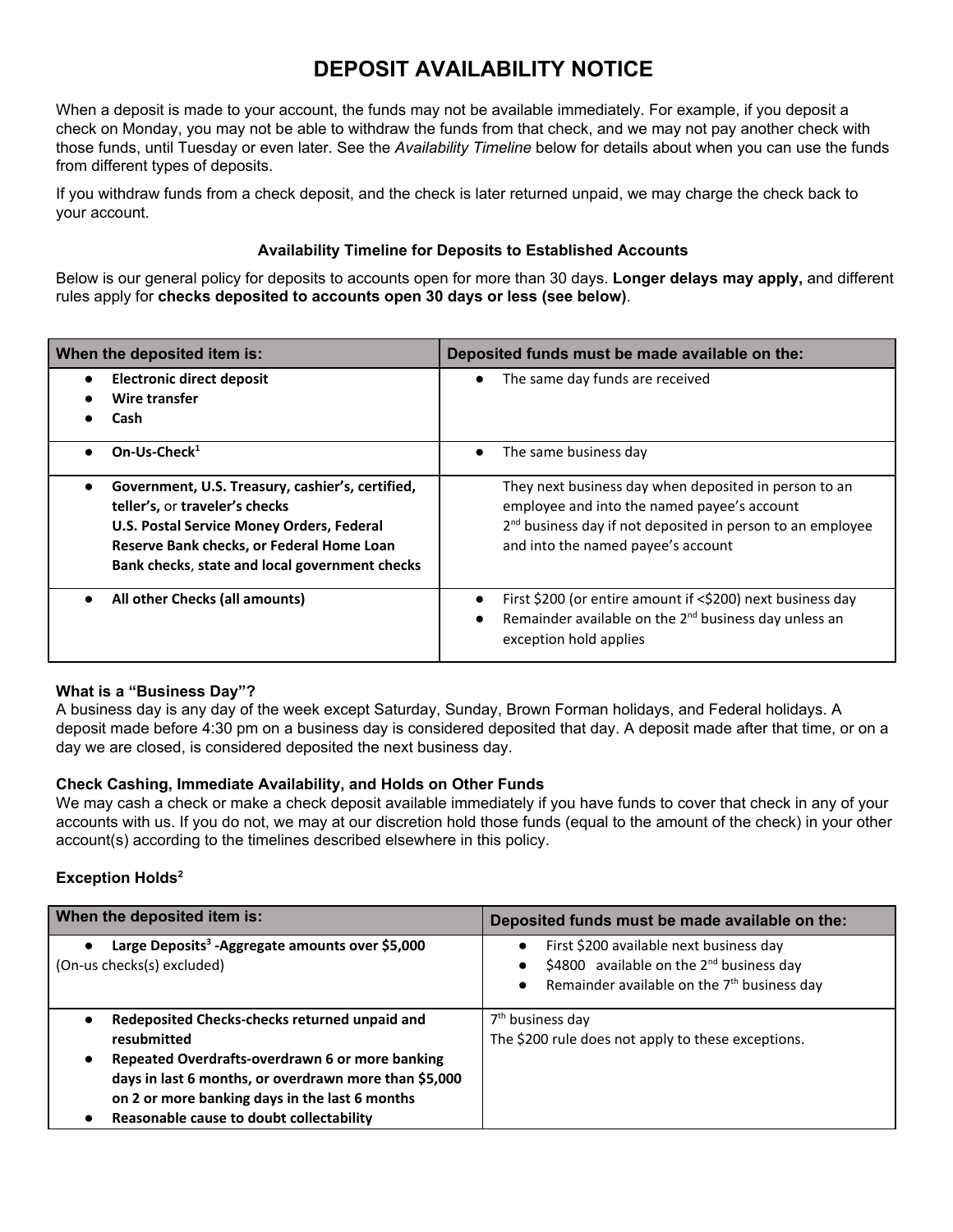### **DEPOSIT AVAILABILITY NOTICE**

● **Emergency conditions (e.g., computer interruption or weather)**

We will notify you if we delay your ability to withdraw funds, and we will tell you when the funds will be available.

**Availability Timeline for Deposits to New Accounts** (Open 30 Days or Less)

| When the deposited item is:                                                                                                                                                                                                                                                      | Deposited funds must be made available on the:                                                                                                                                                                   |
|----------------------------------------------------------------------------------------------------------------------------------------------------------------------------------------------------------------------------------------------------------------------------------|------------------------------------------------------------------------------------------------------------------------------------------------------------------------------------------------------------------|
| Electronic direct deposit<br>$\bullet$<br>Wire transfer<br>Cash                                                                                                                                                                                                                  | The same day funds are received.<br>$\bullet$                                                                                                                                                                    |
| U.S. Treasury check payable to you<br>$\bullet$                                                                                                                                                                                                                                  | The first \$5,000 is available on the next business day<br>$\bullet$<br>Any remainder over \$5,000 is available on 9th business day                                                                              |
| Government, cashier's, certified, teller's, or<br>$\bullet$<br>traveler's checks that are payable to you<br>U.S. Postal Service Money Orders, Federal Reserve<br>$\bullet$<br>Bank checks, or Federal Home Loan Bank checks,<br>state and local government checks payable to you | The fist \$5,000 is available on the next business day if<br>$\bullet$<br>deposited with a teller, otherwise on the 2nd business day<br>Any remainder over \$5,000 is available on 9th business day<br>$\bullet$ |
| All other checks <sup>4</sup> not specifically described above<br>$\bullet$<br>For example, personal checks, or checks not written to you                                                                                                                                        | 7th business day                                                                                                                                                                                                 |

#### Foreign Checks

Checks drawn on financial institutions located outside the U.S. (foreign checks) cannot be processed the same as checks drawn on U.S. financial institutions. Foreign checks are exempt from the policies outlined in this disclosure. Generally, the availability of funds for deposits of foreign checks will be delayed for the time it takes us to collect the funds from the financial institution upon which it is drawn.

#### International ACH Transactions

International ACH transactions (IAT) that are transmitted to or from any of your accounts may be identified and designated by us for review and examination under the Office of Foreign Assets Control Rules and Regulations (OFAC Rules). In such a case, settlement of the IAT may be delayed or suspended, and may be terminated under applicable OFAC rules. You also acknowledge that we may be required to place an indefinite hold on funds covered by the IAT if the IAT is required to be terminated under OFAC rules. You agree that any such delay is permissible under the laws applicable to the availability of funds held in deposit accounts. In the event an IAT is delayed or terminated, we will provide you such notice as may be required by applicable law.

<sup>1</sup>In practice, JDECU clears on-us checks immediately by debiting the member's account on which the on-us checks are drawn.  $2E$ xception holds may also be placed on next-day (or second-day) items.

<sup>3</sup>The large deposit exception applies to the aggregate amount of all check deposits made on a single day. This exception cannot be invoked for deposits of cash or electronic payments (direct deposits). When a deposit consists of a mix of checks, JDECU has the discretion to which check(s) to apply the exception.

<sup>4</sup>The \$200 rule does not apply to this exception.

**Jack Daniel Employees' Credit Union** 488 Majors Blvd. Lynchburg, TN 37352 (931) 759-5513